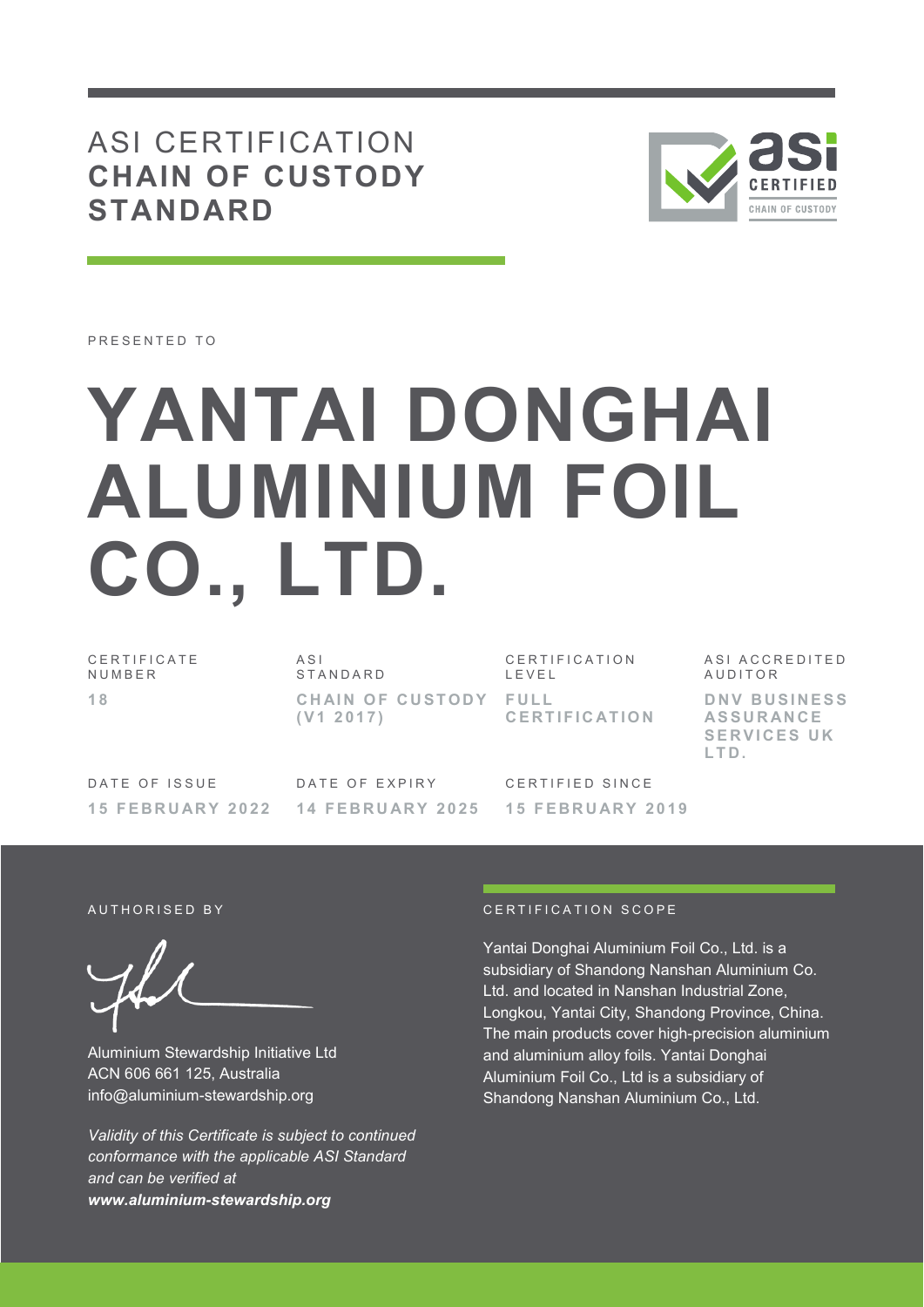# SUMMARY AUDIT REPORT **CHAIN OF CUSTODY STANDARD**

## **OVERVIEW**

| MEMBER NAME                       | Shandong Nanshan Aluminium Co., Ltd.                                                                                                                                                                                                                                                                                                                                                                                      |  |  |  |
|-----------------------------------|---------------------------------------------------------------------------------------------------------------------------------------------------------------------------------------------------------------------------------------------------------------------------------------------------------------------------------------------------------------------------------------------------------------------------|--|--|--|
| ENTITY NAME                       | Yantai Donghai Aluminium Foil Co., Ltd.                                                                                                                                                                                                                                                                                                                                                                                   |  |  |  |
| CERTIFICATION<br><b>SCOPE</b>     | Yantai Donghai Aluminium Foil Co., Ltd. is a subsidiary of Shandong<br>Nanshan Aluminium Co. Ltd. and located in Nanshan Industrial Zone,<br>Longkou, Yantai City, Shandong Province, China. The main products cover<br>high-precision aluminium and aluminium alloy foils. Yantai Donghai<br>Aluminium Foil Co., Ltd is a subsidiary of Shandong Nanshan Aluminium<br>Co., Ltd.                                          |  |  |  |
| SUPPLY CHAIN<br><b>ACTIVITIES</b> | Post-Casthouse                                                                                                                                                                                                                                                                                                                                                                                                            |  |  |  |
| ASI STANDARD                      | Chain of Custody Standard V1                                                                                                                                                                                                                                                                                                                                                                                              |  |  |  |
| AUDIT TYPE                        | First Certification Audit (28 - 30 January 2019)<br>Surveillance Audit (13 - 14 August 2020)<br>$\bullet$<br>Re-Certification Audit (20 - 21 January 2022)                                                                                                                                                                                                                                                                |  |  |  |
| AUDIT FIRM                        | DNV Business Assurance Services UK Ltd.                                                                                                                                                                                                                                                                                                                                                                                   |  |  |  |
| AUDIT DATE                        | 28 - 30 January 2019 (First Certification Audit)<br>13 - 14 August 2020 (Surveillance Audit)<br>20 - 21 January 2022 (Re-Certification Audit)                                                                                                                                                                                                                                                                             |  |  |  |
| AUDIT REPORT<br>SUBMISSION        | 2 February 2019 (First Certification Audit)<br>$\bullet$<br>18 September 2020 (Surveillance Audit)<br>۰<br>24 February 2022 (Re-Certification Audit)<br>$\bullet$                                                                                                                                                                                                                                                         |  |  |  |
| AUDIT SCOPE                       | First Certification Audit (28 - 30 January 2019)<br>The audit scope covered the Yantai Donghai Aluminum Foil Co., Ltd. a<br>subsidiary of Shandong Nanshan Aluminium Co., Ltd. and located in<br>Nanshan Industrial Zone, Longkou, Yantai City, Shandong Province, China,<br>for the production and sale of high-precision aluminium and aluminium alloy<br>foil.<br>Supply chain activities included in the audit scope: |  |  |  |
|                                   | Post-Casthouse                                                                                                                                                                                                                                                                                                                                                                                                            |  |  |  |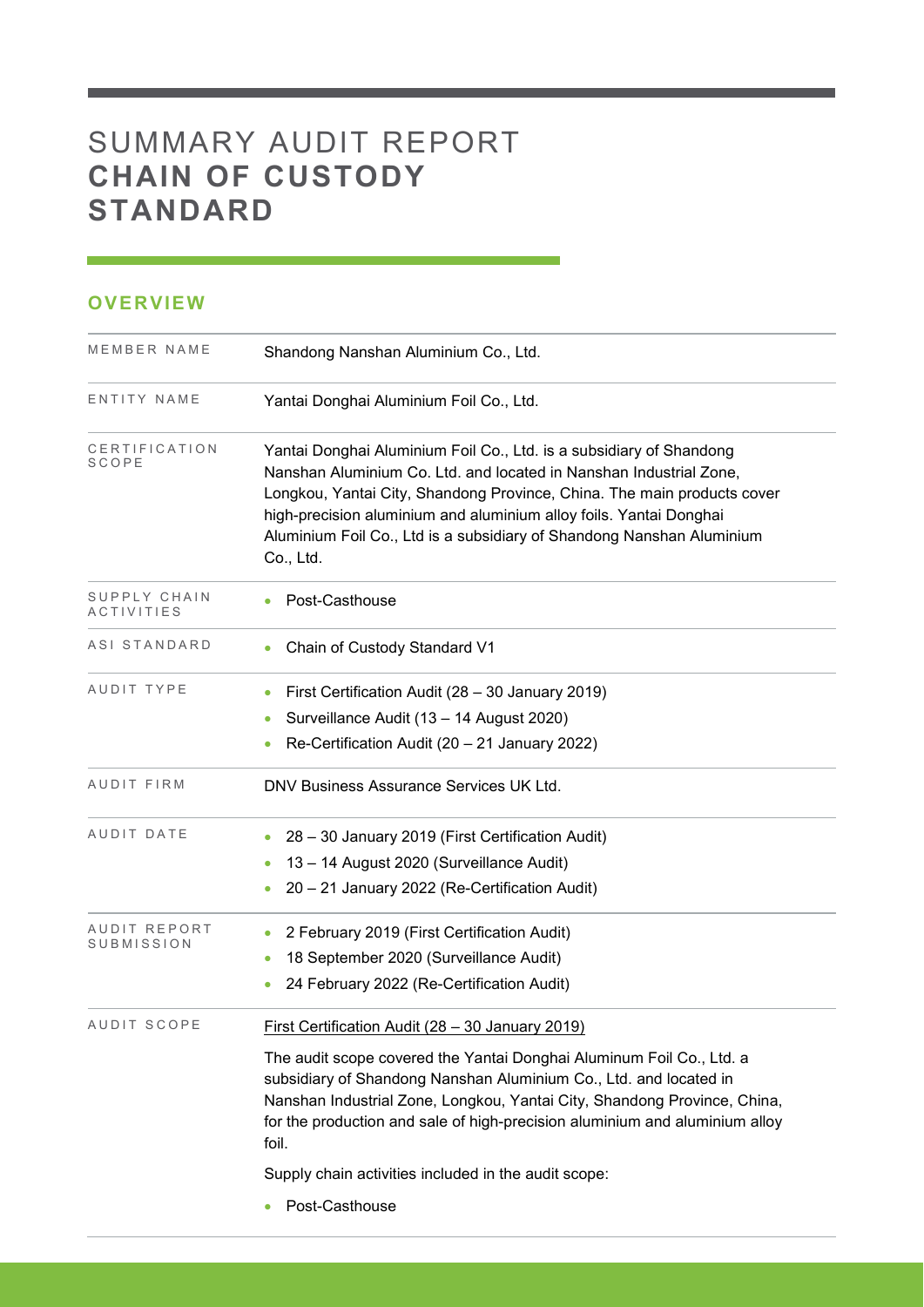Relevant Criteria from the ASI Chain of Custody Standard were included in the audit scope.

Surveillance Audit (13 – 14 August 2020)

The audit scope covered the Yantai Donghai Aluminium Foil Co., Ltd. a subsidiary of Shandong Nanshan Aluminium Co., Ltd. and located in Nanshan Industrial Zone, Longkou, Yantai City, Shandong Province, China, for the production and sale of high-precision aluminium and aluminium alloy foil.

Supply chain activities included in the audit scope:

• Post-Casthouse

Relevant Criteria from the ASI Chain of Custody Standard were included in the audit scope.

Re-Certification Audit (20 – 21 January 2022)

The audit scope covered the Yantai Donghai Aluminium Foil Co., Ltd. facility in Nanshan Industrial Zone, Longkou, Yantai City, Shandong Province, China, including the main products of high-precision aluminium and aluminium alloy foil.

Supply chain activities included in the audit scope:

● Post-Casthouse

All relevant Criteria from the ASI Chain of Custody Standard were included in the audit scope.

| AUDIT<br>OUTCOME                           | Re-Certification                                                                                                                                                                                                                                                                                                                                                                                                                                                                                                                                                                                                  |
|--------------------------------------------|-------------------------------------------------------------------------------------------------------------------------------------------------------------------------------------------------------------------------------------------------------------------------------------------------------------------------------------------------------------------------------------------------------------------------------------------------------------------------------------------------------------------------------------------------------------------------------------------------------------------|
| AUDIT<br>METHODOLOGY<br><b>DECLARATION</b> | The Auditors confirm that:<br>The information provided by the Entity is true and accurate to the best<br>knowledge of the Auditor(s) preparing this report.<br>The findings are based on verified Objective Evidence relevant to the<br>time period for the Audit, traceable and unambiguous.<br>The Audit Scope and audit methodology are sufficient to establish<br>confidence that the findings are indicative of the performance of the<br>Entity's defined Certification Scope.<br>The Auditor(s) have acted in a manner deemed ethical, truthful, accurate<br>M<br>professional, independent and objective. |
| CERTIFICATION<br>PERIOD                    | 15 February 2022 - 14 February 2025                                                                                                                                                                                                                                                                                                                                                                                                                                                                                                                                                                               |
| NEXT AUDIT<br>TYPE                         | Surveillance Audit                                                                                                                                                                                                                                                                                                                                                                                                                                                                                                                                                                                                |
| NEXT AUDIT<br><b>DUE DATE</b>              | 14 February 2024                                                                                                                                                                                                                                                                                                                                                                                                                                                                                                                                                                                                  |
| CERTIFICATE<br>NUMBER                      | 18                                                                                                                                                                                                                                                                                                                                                                                                                                                                                                                                                                                                                |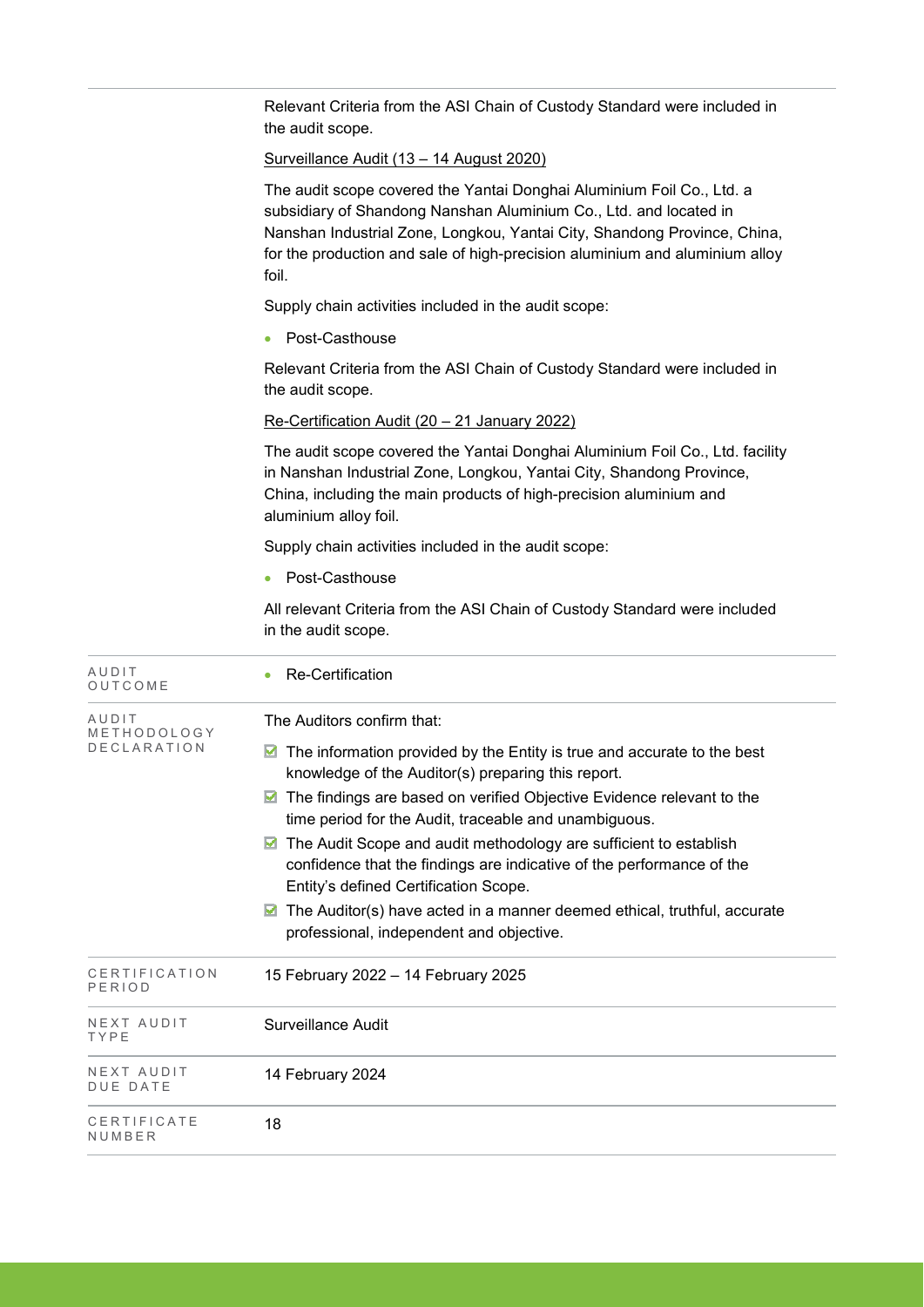## **SUMMARY OF FINDINGS**

| <b>CRITERION</b>                              | RATING      | COMMENT                                                                                                                                                                                                                                                        |  |
|-----------------------------------------------|-------------|----------------------------------------------------------------------------------------------------------------------------------------------------------------------------------------------------------------------------------------------------------------|--|
| MANAGEMENT SYSTEM AND RESPONSIBILITIES        |             |                                                                                                                                                                                                                                                                |  |
| 1.1 ASI membership                            | Conformance | The Entity's parent company, Shandong Nanshan<br>Aluminium Co., Ltd., is an ASI Member in the<br>Production and Transformation category<br>https://aluminium-stewardship.org/about-asi/asi-<br>members/shandong-nanshan-aluminium-co-ltd                       |  |
| 1.2 Management system                         | Conformance | The Entity has an ASI CoC Management System to<br>implement the ASI Chain of Custody Standard.                                                                                                                                                                 |  |
| 1.3 Management system reviews                 | Conformance | The Entity has established a process for the periodical<br>review of the Management System to assess the<br>effectiveness of the ASI CoC Management System and<br>to address potential areas of non-conformance or<br>improvement.                             |  |
| 1.4 Management representative                 | Conformance | The Entity has nominated the General Engineer as the<br>ASI Management Representative who has overall<br>responsibility of the implementation of ASI Chain of<br>Custody Standard and for the conformance with all<br>applicable requirements of the Standard. |  |
| 1.5 Training                                  | Conformance | The Entity delivers training courses to relevant<br>personnel to raise awareness of the ASI Chain of<br>Custody Standard requirements and the<br>implementation procedures. The latest training course<br>was delivered in June 2021.                          |  |
| 1.6 Record keeping                            | Conformance | The Entity maintains up-to-date records covering all<br>applicable requirements of the ASI Chain of Custody<br>Standard including the retention requirement for ASI<br>records.                                                                                |  |
| 1.7a Reporting to ASI (Inputs and<br>Outputs) | Conformance | The Entity's ASI CoC Management Manual defines the<br>reporting requirements including how to report to the<br>ASI Secretariat. The latest report to the ASI Secretariat<br>is April 2021.                                                                     |  |
| 1.7b Reporting to ASI (Input<br>Percentage)   | Conformance | An inventory file is developed in Excel format for<br>management and calculations.<br>The latest report to the ASI Secretariat is April 2021.                                                                                                                  |  |
| 1.7c Reporting to ASI (Positive<br>Balance)   | Conformance | An inventory file is developed in Excel format for<br>management and calculations.<br>The latest report to the ASI Secretariat is April 2021.                                                                                                                  |  |
| 1.7d Reporting to ASI (Internal<br>Overdraw)  | Conformance | An inventory file is developed in Excel format for<br>management and calculations.                                                                                                                                                                             |  |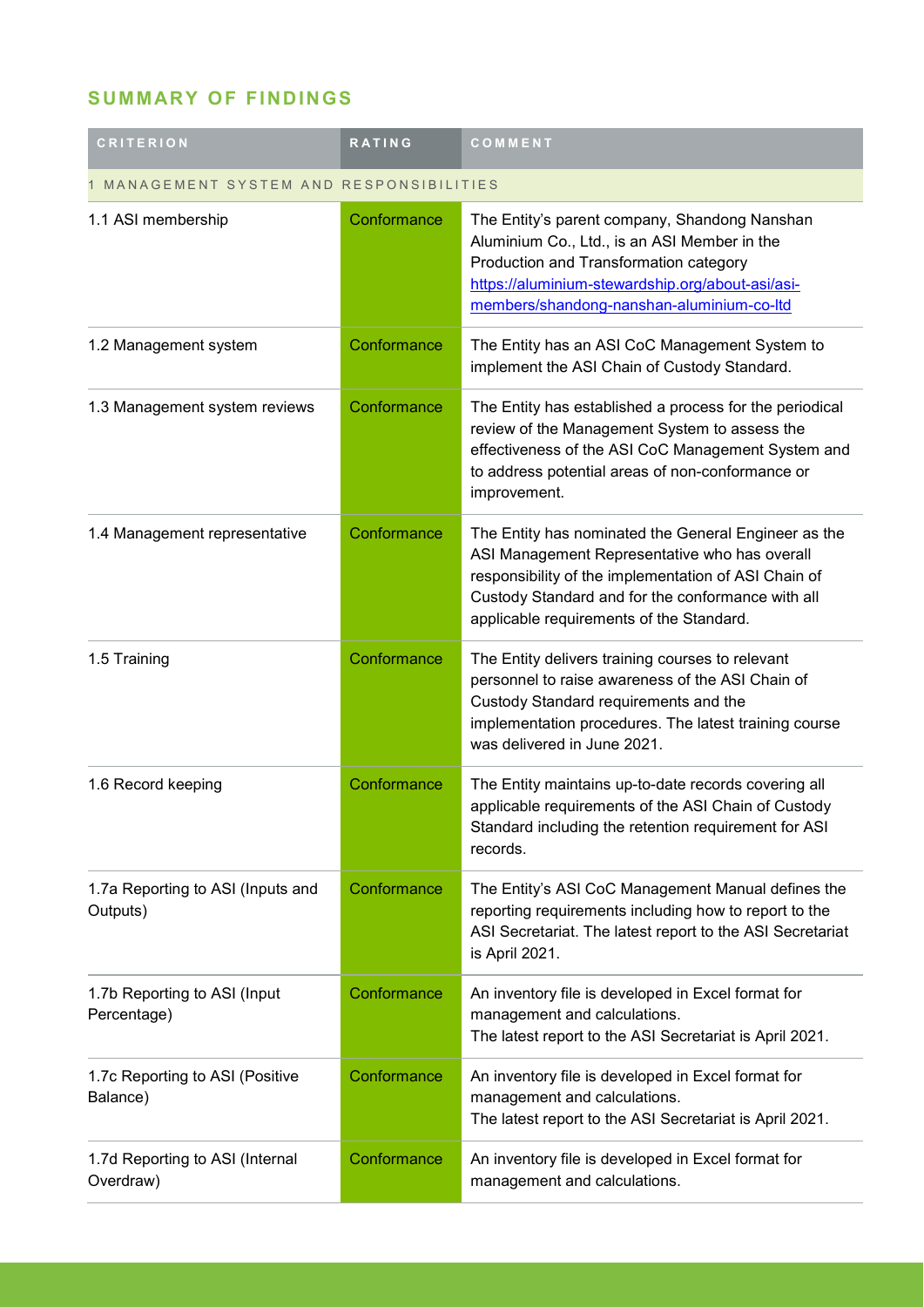| <b>CRITERION</b>                                                                   | RATING         | COMMENT                                                                                                                   |  |
|------------------------------------------------------------------------------------|----------------|---------------------------------------------------------------------------------------------------------------------------|--|
|                                                                                    |                | The latest report to the ASI Secretariat is April 2021<br>with an Internal Overdraw of zero.                              |  |
| 1.7e Reporting to ASI (Eligible<br>Scrap)                                          | Not Applicable | This Criterion is not applicable as the Entity is not<br>engaged in Aluminium Re-melting/Refining.                        |  |
| 1.7f Reporting to ASI (ASI Credits<br>from Casthouses)                             | Not Applicable | This Criterion is not applicable as the Entity does not<br>intend to use ASI Credits System.                              |  |
| 1.7g Reporting to ASI (ASI Credits<br>purchased)                                   | Not Applicable | This Criterion is not applicable as the Entity does not<br>intend to use ASI Credits System.                              |  |
| 2 OUTSOURCING CONTRACTORS                                                          |                |                                                                                                                           |  |
| 2.1 Outsourcing Contractors in<br><b>CoC Certification Scope</b>                   | Not Applicable | The Entity does not use Outsourcing Contractors for the<br>purposes of further processing, treatment or<br>manufacturing. |  |
| 2.2a Control of CoC Material                                                       | Not Applicable | The Entity does not use Outsourcing Contractors for the<br>purposes of further processing, treatment or<br>manufacturing. |  |
| 2.2b No further outsourcing                                                        | Not Applicable | The Entity does not use Outsourcing Contractors for the<br>purposes of further processing, treatment or<br>manufacturing. |  |
| 2.2c Risk assessment                                                               | Not Applicable | The Entity does not use Outsourcing Contractors for the<br>purposes of further processing, treatment or<br>manufacturing. |  |
| 2.3 Output Quantity                                                                | Not Applicable | The Entity does not use Outsourcing Contractors for the<br>purposes of further processing, treatment or<br>manufacturing. |  |
| 2.4 Verification and record-keeping                                                | Not Applicable | The Entity does not use Outsourcing Contractors for the<br>purposes of further processing, treatment or<br>manufacturing. |  |
| 2.5 Error management                                                               | Not Applicable | The Entity does not use Outsourcing Contractors for the<br>purposes of further processing, treatment or<br>manufacturing. |  |
| 3 PRIMARY ALUMINIUM: CRITERIA FOR ASI BAUXITE, ASI ALUMINA AND ASI LIQUID<br>METAL |                |                                                                                                                           |  |

3.1a CoC Certification Scope – Bauxite Mining Not Applicable This Criterion is not applicable to the Entity's Certification Scope. 3.1b ASI Performance Standard – Not Applicable | This Criterion is not applicable to the Entity's

Bauxite Mining Certification Scope. 3.2a CoC Certification Scope – Alumina Refining Not Applicable This Criterion is not applicable to the Entity's Certification Scope.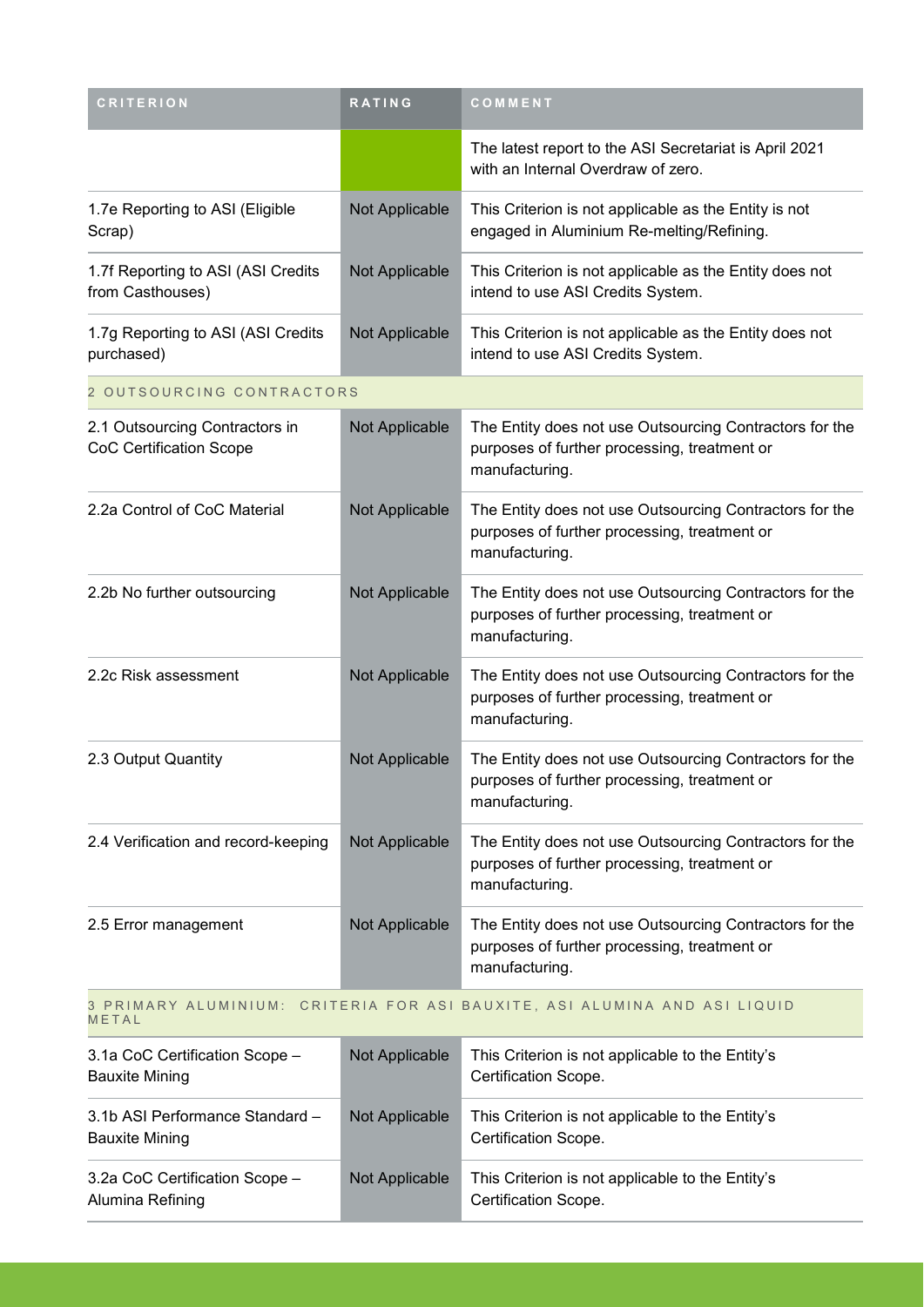| <b>CRITERION</b>                                                       | <b>RATING</b>  | COMMENT                                                                  |
|------------------------------------------------------------------------|----------------|--------------------------------------------------------------------------|
| 3.2b ASI Performance Standard -<br>Alumina Refining                    | Not Applicable | This Criterion is not applicable to the Entity's<br>Certification Scope. |
| 3.3a CoC Certification Scope -<br><b>Aluminium Smelting</b>            | Not Applicable | This Criterion is not applicable to the Entity's<br>Certification Scope. |
| 3.3b ASI Performance Standard -<br>Aluminium Smelting                  | Not Applicable | This Criterion is not applicable to the Entity's<br>Certification Scope. |
| 4 RECYCLED ALUMINIUM: CRITERIA FOR ELIGIBLE SCRAP AND ASI LIQUID METAL |                |                                                                          |

| 4.1a CoC Certification Scope -<br>Aluminium Re-Melting/Refining  | Not Applicable | This Criterion is not applicable to the Entity's<br>Certification Scope. |
|------------------------------------------------------------------|----------------|--------------------------------------------------------------------------|
| 4.1b ASI Performance Standard -<br>Aluminium Re-Melting/Refining | Not Applicable | This Criterion is not applicable to the Entity's<br>Certification Scope. |
| 4.2a Pre-Consumer Scrap and<br><b>Dross</b>                      | Not Applicable | This Criterion is not applicable to the Entity's<br>Certification Scope. |
| 4.2b Post-Consumer Scrap                                         | Not Applicable | This Criterion is not applicable to the Entity's<br>Certification Scope. |
| 4.3a Supplier records                                            | Not Applicable | This Criterion is not applicable to the Entity's<br>Certification Scope. |
| 4.3b Cash payments                                               | Not Applicable | This Criterion is not applicable to the Entity's<br>Certification Scope. |

#### 5 CASTHOUSES: CRITERIA FOR ASI ALUMINIUM

| 5.1a CoC Certification Scope -<br>Casthouses  | Not Applicable | This Criterion is not applicable to the Entity's<br>Certification Scope. |
|-----------------------------------------------|----------------|--------------------------------------------------------------------------|
| 5.1b ASI Performance Standard -<br>Casthouses | Not Applicable | This Criterion is not applicable to the Entity's<br>Certification Scope. |
| 5.2 Casthouse Products                        | Not Applicable | This Criterion is not applicable to the Entity's<br>Certification Scope. |

### 6 POST-CASTHOUSE: CRITERIA FOR ASI ALUMINIUM

| 6.1a CoC Certification Scope -<br>Post-Casthouse  | Conformance | The Entity has systems in place to ensure that it is<br>producing ASI Aluminium only from an Entity or<br>Facilities within the Entity's CoC Certification Scope.                                                 |
|---------------------------------------------------|-------------|-------------------------------------------------------------------------------------------------------------------------------------------------------------------------------------------------------------------|
| 6.1b ASI Performance Standard -<br>Post-Casthouse | Conformance | The Entity holds a valid ASI Performance Standard<br>Certification (Certificate #17).                                                                                                                             |
| 6.1c Sourcing ASI Aluminium                       | Conformance | As per material purchasing orders and CoC Input<br>documents, all the materials are from the parent<br>company, Shangdong Nanshan Aluminium Co., Ltd.,<br>which is certified against the ASI Performance Standard |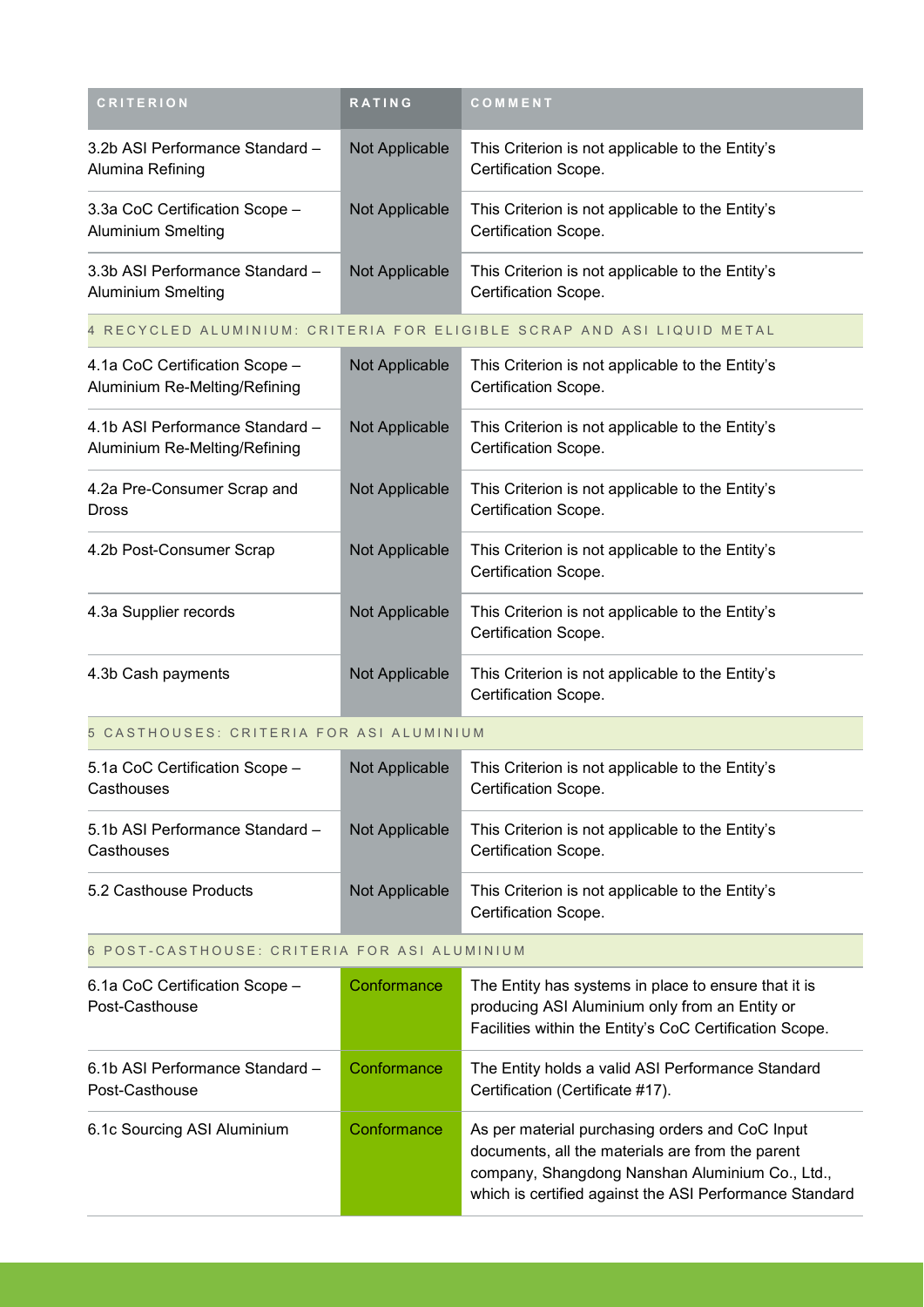| <b>CRITERION</b>                                                               | <b>RATING</b> | COMMENT                                                                                                                                                                                                                                                                                                                                                                                                                                                                                 |
|--------------------------------------------------------------------------------|---------------|-----------------------------------------------------------------------------------------------------------------------------------------------------------------------------------------------------------------------------------------------------------------------------------------------------------------------------------------------------------------------------------------------------------------------------------------------------------------------------------------|
|                                                                                |               | (Certificate 53) and ASI Custody of Chain Standard<br>(Certificate 62).                                                                                                                                                                                                                                                                                                                                                                                                                 |
|                                                                                |               | 7 DUE DILIGENCE FOR NON-COC INPUTS AND RECYCLABLE SCRAP MATERIAL                                                                                                                                                                                                                                                                                                                                                                                                                        |
| 7.1a Responsible sourcing policy<br>(anti-corruption)                          | Conformance   | The Entity has developed and implemented an Anti-<br>Corruption Policy, covering the ASI Performance<br>Standard requirements on Anti-Corruption. All major<br>next tier suppliers receive communication about the<br>policy, and the Commitment Letter of Responsible<br>Purchasing is signed by the suppliers. The anti-<br>corruption policy is published and accessible via:<br>http://www.nanshanqhj.com/newsdetails?id=490&cid=2<br>35                                            |
| 7.1b Responsible sourcing policy<br>(responsible sourcing)                     | Conformance   | The Entity has developed and implemented a<br>responsible purchasing Policy, covering the<br>environmental, social and governance aspects for the<br>supplier. All major next tier suppliers receive<br>communication about the policy, and the Commitment<br>Letter of Responsible Purchasing issigned by the<br>suppliers. The responsible sourcing policy is published<br>and accessible via:<br>http://www.nanshanghj.com/newsdetails?id=490&cid=2<br>35                            |
| 7.1c Responsible sourcing policy<br>(human rights due diligence)               | Conformance   | The Entity has developed and implemented a<br>responsible purchasing Policy, covering Human Rights<br>aspects. All major next tier suppliers receive<br>communication about the policy, and the Commitment<br>Letter of Responsible Purchasing is signed by the<br>suppliers. The responsible sourcing policy is published<br>and accessible via:<br>http://www.nanshanghj.com/newsdetails?id=490&cid=2<br>35                                                                           |
| 7.1d Responsible sourcing policy<br>(conflict affected and high risk<br>areas) | Conformance   | The Entity has developed and implemented a<br>mechanism to manage the minerals from Conflict<br>Affected and High-Risk Areas. The relevant training<br>course are provided to employees. All major next tier<br>suppliers receive communication about the policy, and<br>the Commitment Letters of Non-Conflict-Mineral are<br>signed by the suppliers. The Non-Conflict Mineral policy<br>is published and accessible via:<br>http://www.nanshanghj.com/newsdetails?id=490&cid=2<br>35 |
| 7.2 Risk assessment                                                            | Conformance   | The Entity undertakes risk assessments of its suppliers<br>and completes risk mitigation efforts where relevant.<br>The Entity conducts second party audits of its major<br>next tier suppliers.                                                                                                                                                                                                                                                                                        |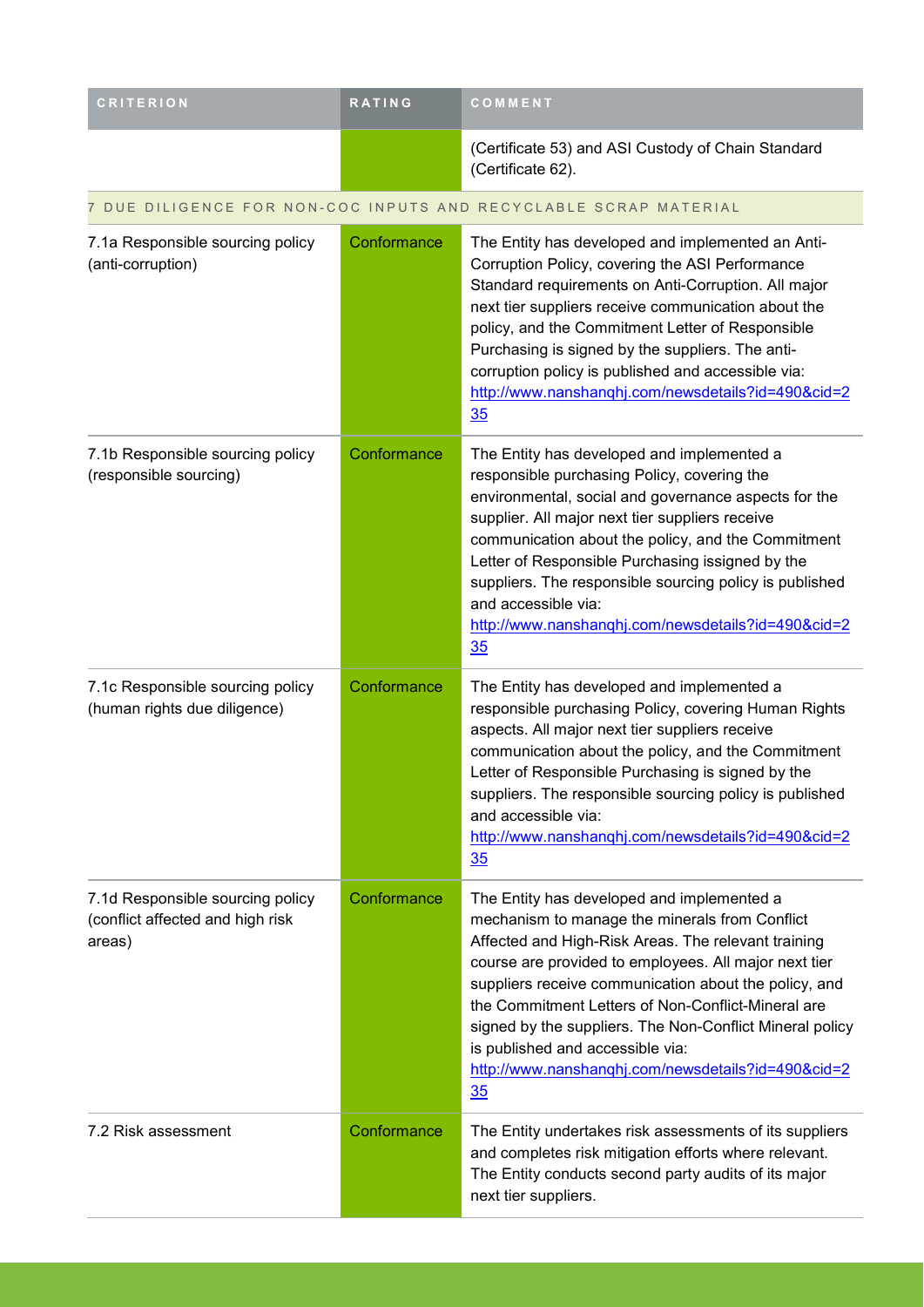| <b>CRITERION</b>                                            | <b>RATING</b>  | COMMENT                                                                                                                                                                                                                                                                                |
|-------------------------------------------------------------|----------------|----------------------------------------------------------------------------------------------------------------------------------------------------------------------------------------------------------------------------------------------------------------------------------------|
| 7.3 Complaints mechanism                                    | Conformance    | The Entity has a Whistleblower/Complaint channel to<br>enable employees and external stakeholders to<br>anonymously report potential misconducts. The channel<br>is provided to all stakeholders.                                                                                      |
| 8 MASS BALANCE SYSTEM: COC MATERIAL AND ASI ALUMINIUM       |                |                                                                                                                                                                                                                                                                                        |
| 8.1 Material Accounting System                              | Conformance    | The Entity has established a Material Accounting<br>System that can record Input Quantity and Output<br>Quantity of CoC Material and Non-CoC Material by<br>mass which conforms to ASI CoC requirements.                                                                               |
| 8.2a Post-Consumer Scrap                                    | Not Applicable | This Criterion is not applicable to the Entity's<br>Certification Scope.                                                                                                                                                                                                               |
| 8.2b Pre-Consumer Scrap (total)                             | Not Applicable | This Criterion is not applicable to the Entity's<br>Certification Scope.                                                                                                                                                                                                               |
| 8.2c Pre-Consumer Scrap (Eligible<br>Scrap)                 | Not Applicable | This Criterion is not applicable to the Entity's<br>Certification Scope.                                                                                                                                                                                                               |
| 8.3 Material Accounting Period                              | Conformance    | The Material Accounting Period is defined as 12<br>months, in accordance with the Entity's financial year:<br>from December 26 to December 25 the following year.                                                                                                                      |
| 8.4 Input Percentage                                        | Conformance    | The Entity has established a Material Accounting<br>System in compliance with ASI Chain of Custody<br>Standard requirements. As confirmed via an interview<br>with the responsible person and the records in the<br>Mass Balance System, the percentage calculation is<br>implemented. |
| 8.5 Input Percentage (Aluminium<br>Re-Melting and Refining) | Not Applicable | This Criterion is not applicable to the Entity's<br>Certification Scope.                                                                                                                                                                                                               |
| 8.6 Output Quantity determination                           | Conformance    | The Entity has established a Material Accounting<br>System in compliance with ASI Chain of Custody<br>Standard requirements. As confirmed via an interview<br>and data in the Mass Balance System, the Entity<br>understands and implements the requirement of this<br>Criterion.      |
| 8.7 Output Quantity designation                             | Conformance    | The Entity has established a Material Accounting<br>System in compliance with ASI Chain of Custody<br>Standard requirements. The dates in the Mass Balance<br>System show the Output Quantity of CoC Material is<br>designated as 100% CoC Material.                                   |
| 8.8 Output Quantity - Pre-<br><b>Consumer Scrap</b>         | Conformance    | The Entity has established a Material Accounting<br>System in compliance with ASI Chain of Custody<br>Standard requirements. Till now, the Output Quantity of<br>Pre-Consumer Scrap is zero.                                                                                           |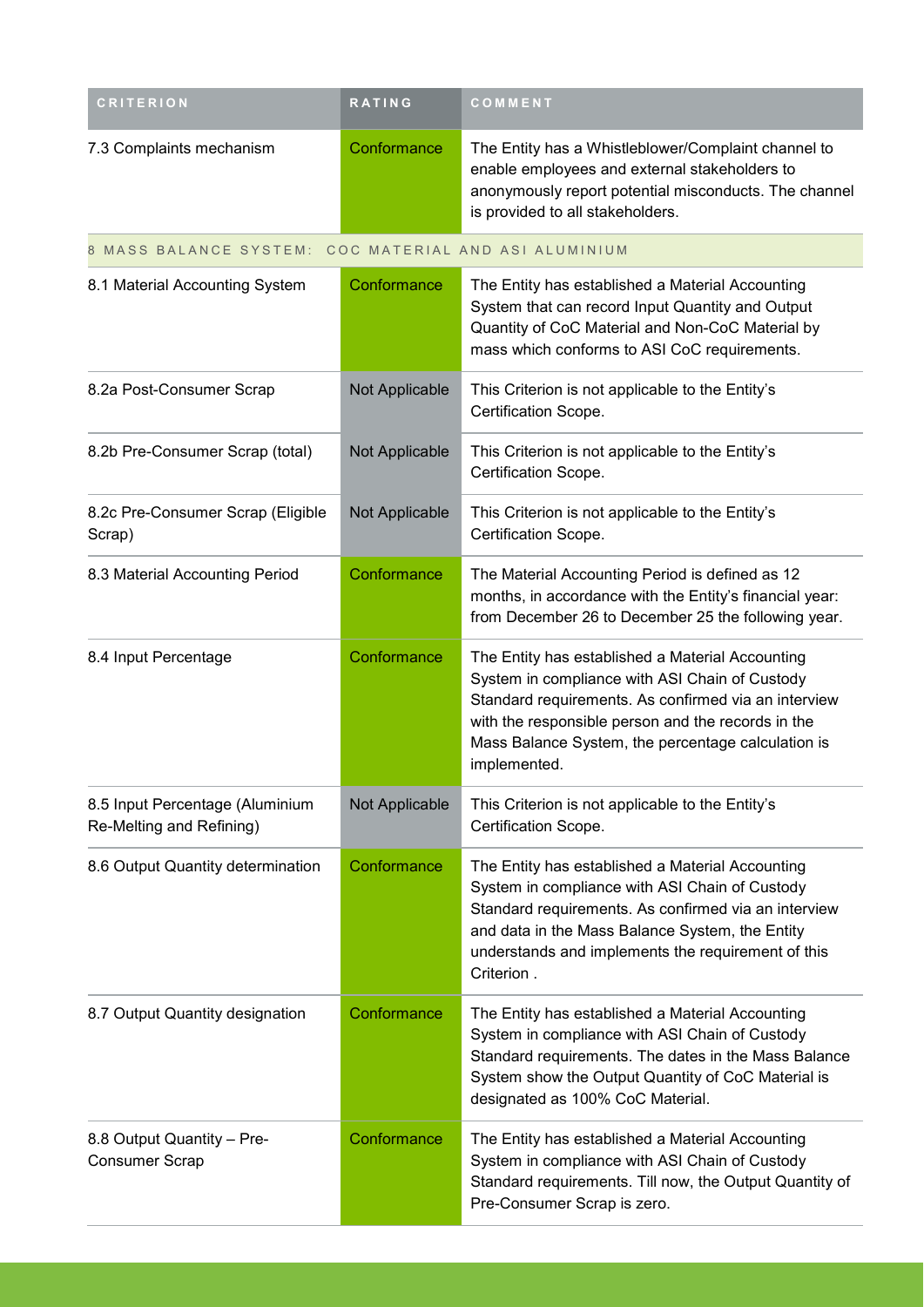| <b>CRITERION</b>                                         | <b>RATING</b>             | COMMENT                                                                                                                                                                                                                                                                                                                                                                                                  |
|----------------------------------------------------------|---------------------------|----------------------------------------------------------------------------------------------------------------------------------------------------------------------------------------------------------------------------------------------------------------------------------------------------------------------------------------------------------------------------------------------------------|
| 8.9 Outputs not exceed inputs                            | Conformance               | The Entity has established a Material Accounting<br>System in compliance with ASI Chain of Custody<br>Standard requirements. As per the data in Mass<br>Balance System, in 2021, the total output of CoC<br>Material does not proportionally exceed the Input<br>Percentage as applied to total input of CoC Material<br>over the Material Accounting Period.                                            |
| 8.10a Internal Overdraws (not<br>exceed 20%)             | Conformance               | The Entity has established a Material Accounting<br>System in compliance with the ASI Chain of Custody<br>Standard requirements. As per the data in Mass<br>Balance System, in 2021, the amount of the Internal<br>Overdraw does not exceed 20%.                                                                                                                                                         |
| 8.10b Internal Overdraws (not<br>exceed affected amount) | Conformance               | The Entity has established a Material Accounting<br>System in compliance with ASI Chain of Custody<br>Standard requirements. In 2021 there was no Internal<br>Overdraw.                                                                                                                                                                                                                                  |
| 8.10c Internal Overdraws (period to<br>make up)          | Conformance               | The Entity has established a Material Accounting<br>System in compliance with ASI Chain of Custody<br>Standard requirements.                                                                                                                                                                                                                                                                             |
| 8.11a Positive Balance (carry over)                      | Minor Non-<br>Conformance | The Entity has established a Material Accounting<br>system in compliance with ASI Chain of Custody<br>Standard requirements. It was noted during the audit<br>that the data of Positive Balance of output CoC-Material<br>was incorrect.                                                                                                                                                                 |
| 8.11b Positive Balance (expiry)                          | Conformance               | The Entity has established a Material Accounting<br>System in compliance with ASI Chain of Custody<br>Standard requirements.                                                                                                                                                                                                                                                                             |
| 9 ISSUING COC DOCUMENTS                                  |                           |                                                                                                                                                                                                                                                                                                                                                                                                          |
| 9.1 Shipments and transfers                              | Conformance               | The Entity has a system that can produce CoC<br>Documents for each shipment and transfer, ensuring<br>that these are controlled, issued and stored as per ASI<br>Chain of Custody Standard requirements.<br>In 2021, to the audit date, the Entity delivered 72 lots of<br>ASI Aluminium to customers. All lots are accompanied<br>with the required documents. No outsourcing is used by<br>the Entity. |
| 9.2a Date of issue                                       | Conformance               | The CoC Document template in the ASI Chain of<br>Custody Standard is used to provide all required<br>information for the domestic market; The invoices are<br>used for foreign markets and the invoice includes all<br>required information.<br>All 72 issued CoC Documents include the Date of<br>Issue.                                                                                                |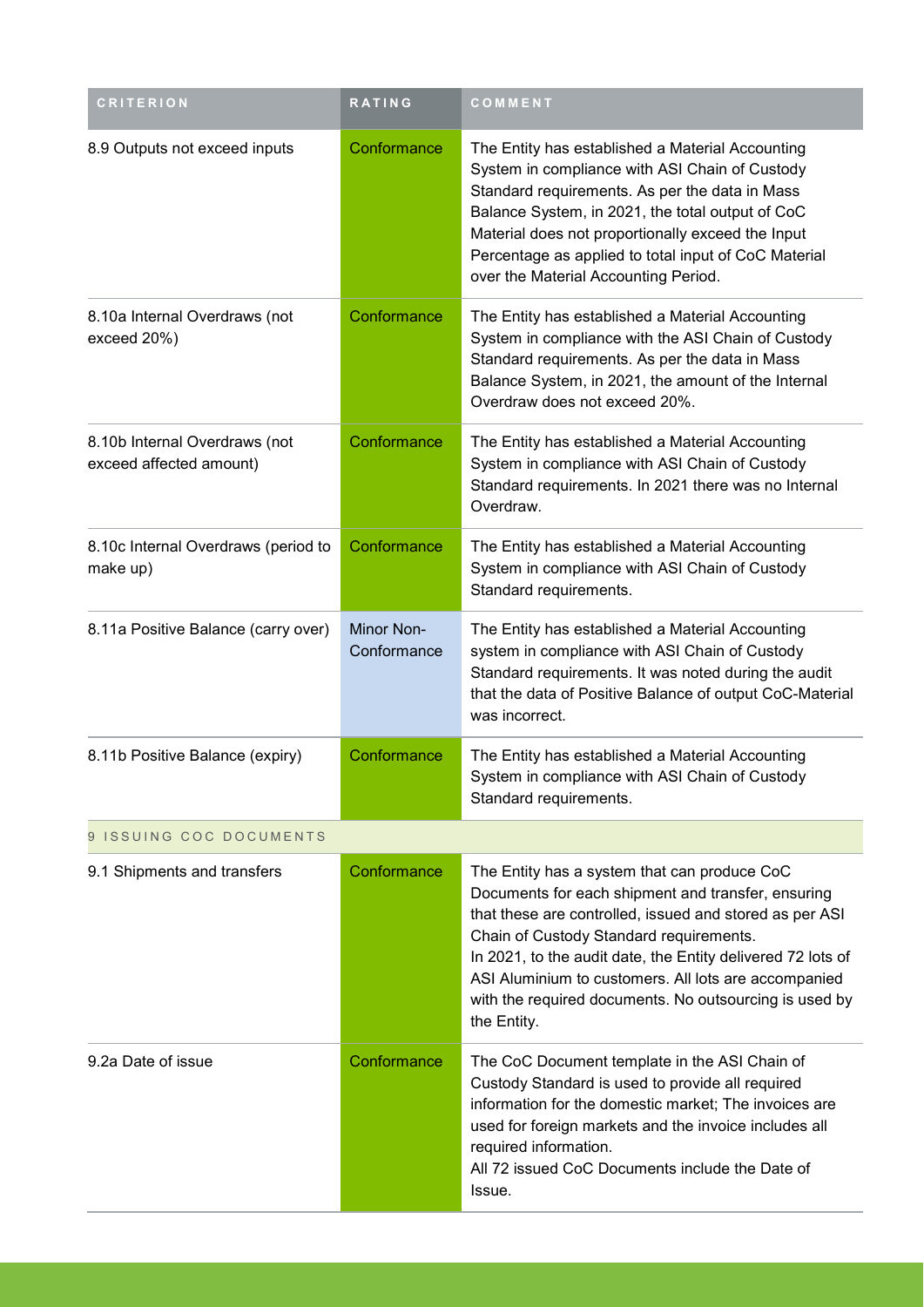| <b>CRITERION</b>           | RATING      | COMMENT                                                                                                                                                                                                                                                                                                                                                                                                        |
|----------------------------|-------------|----------------------------------------------------------------------------------------------------------------------------------------------------------------------------------------------------------------------------------------------------------------------------------------------------------------------------------------------------------------------------------------------------------------|
| 9.2b Reference number      | Conformance | The reference number of the CoC Document is defined<br>in the Entity's ASI CoC Management Manual as the<br>'No. of Purchasing order from customers + annual<br>serial number for the traceability'.<br>All 72 issued CoC Documents include the unique<br>reference numbers.                                                                                                                                    |
| 9.2c Issuing Entity        | Conformance | The CoC Document template in the ASI Chain of<br>Custody Standard is used to provide all required<br>information for the domestic market; The invoices are<br>used for foreign markets and the invoice includes all<br>required information.<br>The identity, address and CoC Certification number of<br>the Entity are included in all 72 issued CoC Documents                                                |
| 9.2d Receiving customer    | Conformance | The CoC Document template in the ASI Chain of<br>Custody Standard is used to provide all required<br>information for domestic market; The invoices are used<br>for foreign markets and the invoice includes all required<br>information.<br>The identity and address of the customers are included<br>in all 72 issued CoC Documents.                                                                          |
| 9.2e Responsible employee  | Conformance | The CoC document template in the ASI Chain of<br>Custody Standard is used to provide all required<br>information for the domestic market, including the<br>responsible employee of the Entity who can verify<br>information in the CoC Document; The invoices are<br>used for foreign markets and the invoice includes all<br>required information.                                                            |
| 9.2f Conformance statement | Conformance | The CoC Document template in the ASI Chain of<br>Custody Standard is used to provide all required<br>information for the domestic market; The invoices are<br>used for foreign markets and the invoice includes all<br>required information.<br>The statement of "The information provided in the CoC<br>Document is in conformance with the ASI CoC<br>Standard." is included in all 72 issued CoC Documents. |
| 9.2g Type of CoC Material  | Conformance | The ASI CoC Document template in the ASI Chain of<br>Custody Standard is used to provide all required<br>information for the domestic market; The invoices are<br>used for foreign markets and the invoice includes all<br>required information.<br>The type of CoC Material in the shipment is included in<br>the all 72 issued CoC Documents.                                                                |
| 9.2h Mass of CoC Material  | Conformance | The ASI CoC Document template in the ASI Chain of<br>Custody Standard is used to provide all required<br>information for the domestic market; The invoices are                                                                                                                                                                                                                                                 |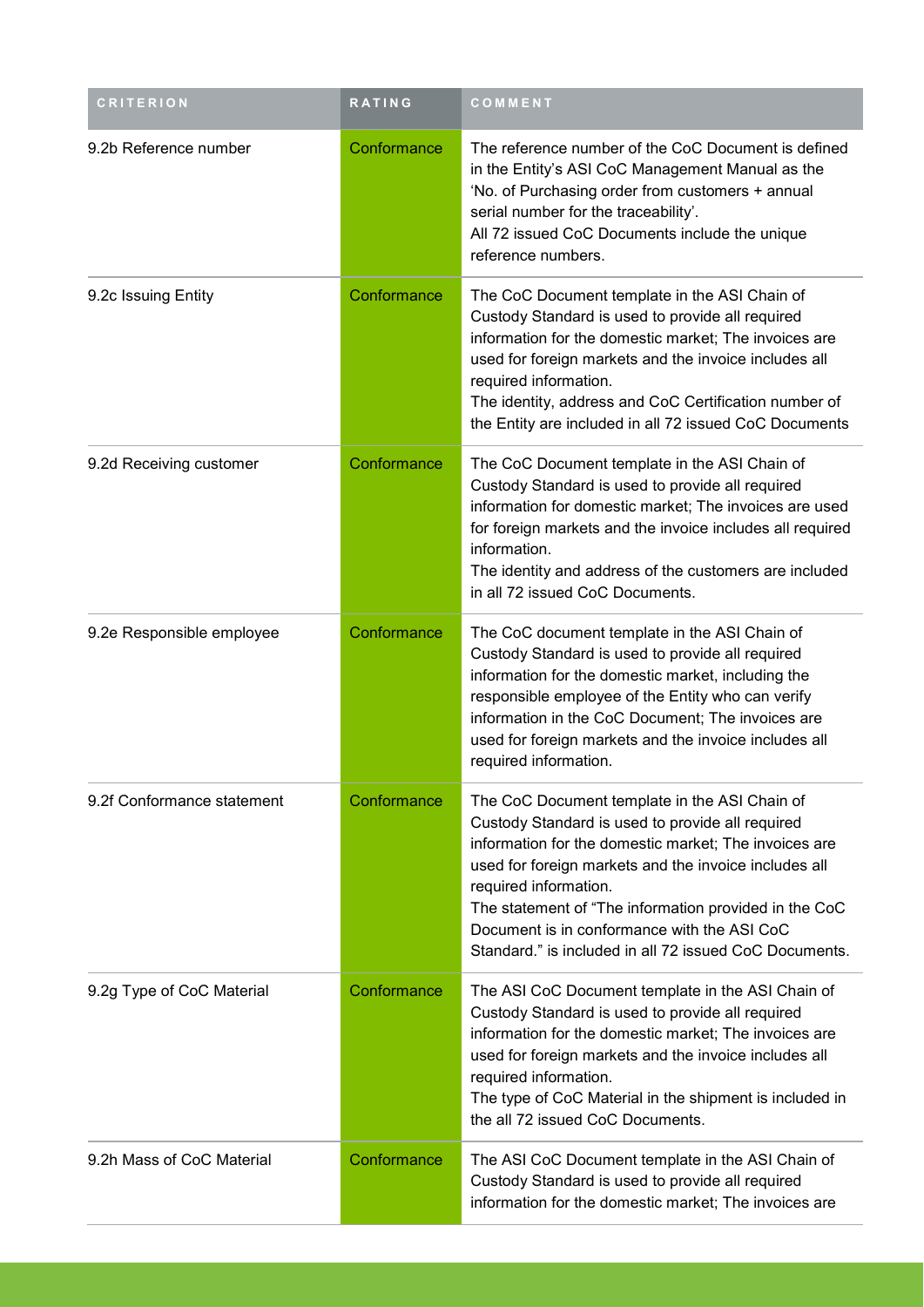| <b>CRITERION</b>                                | RATING         | COMMENT                                                                                                                                                                                                                                                                                                                                                                                                          |
|-------------------------------------------------|----------------|------------------------------------------------------------------------------------------------------------------------------------------------------------------------------------------------------------------------------------------------------------------------------------------------------------------------------------------------------------------------------------------------------------------|
|                                                 |                | used for foreign markets and the invoice includes all<br>required information.<br>The mass of CoC Material in the shipment is included in<br>all 72 issued CoC Documents.                                                                                                                                                                                                                                        |
| 9.2i Mass of total material                     | Conformance    | The ASI CoC Document template in the ASI Chain of<br>Custody Standard is used to provide all required<br>information for the domestic market; The invoices are<br>used for foreign markets and the invoice includes all<br>required information.<br>Mass of total Material in the shipment is included in the<br>all 72 issued CoC Documents.                                                                    |
| 9.3a Sustainability Data (optional)             | Not Applicable | This Criterion is not applicable to the Entity's<br>Certification Scope.                                                                                                                                                                                                                                                                                                                                         |
| 9.3b Sustainability Data (passing<br>on)        | Conformance    | The ASI CoC Document template in the ASI Chain of<br>Custody Standard is used to provide all required<br>information for the domestic market; The invoices are<br>used for foreign markets and the invoice includes all<br>required information.<br>All CoC Documents issued includes the average<br>intensity of GHG emissions (Scope 1 and 2) in tonnes<br>CO <sub>2</sub> -eq per metric tonne ASI Aluminium. |
| 9.3c Post-Casthouse ASI<br>Certification status | Conformance    | The ASI CoC Document template in the ASI Chain of<br>Custody Standard is used to provide all required<br>information for the domestic market; The invoices are<br>used for foreign markets and the invoice includes all<br>required information.<br>All 72 issued CoC Documents include the Entity's ASI<br>Certification status for the ASI Performance Standard.                                               |
| 9.4 Supplementary Information<br>(optional)     | Conformance    | The ASI CoC Document template in the ASI Chain of<br>Custody Standard is used to provide all required<br>information for the domestic market; The invoices are<br>used for foreign markets and the invoice includes all<br>required information.<br>The numbers of package boxes are added as<br>Supplementary Information. The numbers can be<br>verified via warehouse records.                                |
| 9.5 Response to verification<br>requests        | Conformance    | The process and responsibility of response to<br>verification requests are defined in the Entity's ASI CoC<br>Management Manual. The Sales Department and<br>Product Service Department are the contact window for<br>the request, and the Production Department is<br>responsible for providing the required information.                                                                                       |
| 9.6 Error management                            | Conformance    | The Entity integrates error management within its<br>current processes under the ISO 9001 certified                                                                                                                                                                                                                                                                                                              |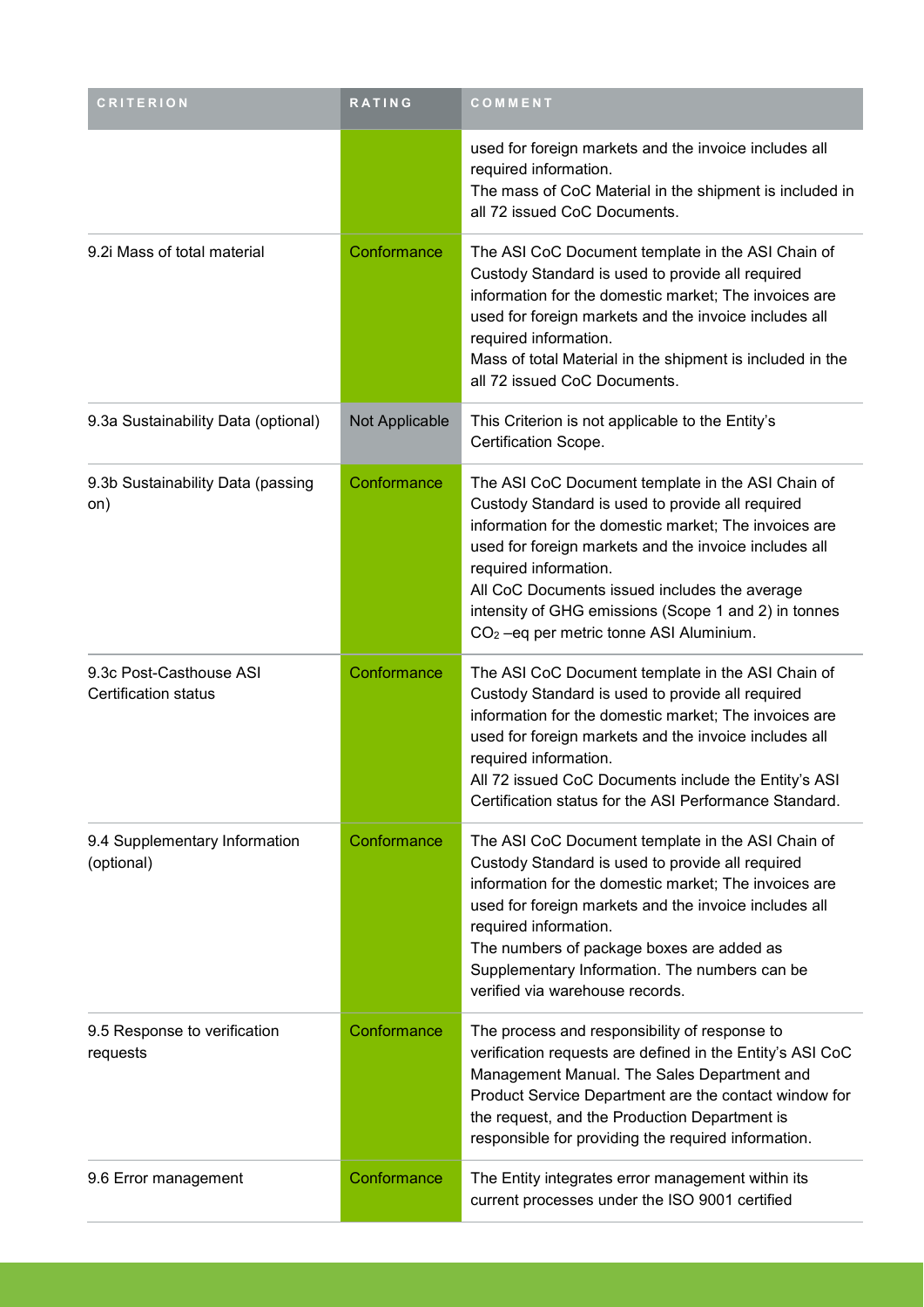| <b>CRITERION</b>                                        | <b>RATING</b>  | COMMENT                                                                                                                                                                                                                                                                                                                                                                                                   |
|---------------------------------------------------------|----------------|-----------------------------------------------------------------------------------------------------------------------------------------------------------------------------------------------------------------------------------------------------------------------------------------------------------------------------------------------------------------------------------------------------------|
|                                                         |                | Management System which appeared to be robust to<br>document errors, corrective actions and any potential<br>preventive measures to meet ASI Chain of Custody<br>Criteria.                                                                                                                                                                                                                                |
| 10 RECEIVING COC DOCUMENTS                              |                |                                                                                                                                                                                                                                                                                                                                                                                                           |
| 10.1 Verify required information<br>included            | Conformance    | The Entity's ASI CoC Management Manual defines the<br>process and responsibility for the verification of the<br>information on CoC Documents. All received CoC<br>Documents are reviewed by the authorized persons.                                                                                                                                                                                       |
| 10.2 Verify consistency with<br>shipments               | Conformance    | The Entity's ASI CoC Management Manual defines the<br>process and responsibility to verify the consistency of<br>received CoC Documents with the accompanying CoC<br>Material or Eligible Scrap before recording information<br>in the Material Accounting System.<br>The received CoC Documents are verified with the<br>associated CoC Material.                                                        |
| 10.3 Verify supplier CoC<br><b>Certification status</b> | Conformance    | The Entity's ASI CoC Management Manual defines the<br>process and responsibly to verify supplier CoC<br>Certification status. The Technical and Quality<br>Department is responsible to verify the supplier CoC<br>Certification status by checking the ASI website every<br>month, and take the relevant action.<br>Currently, all CoC Materials are provided by Shandong<br>Nanshan Aluminium Co., Ltd. |
| 10.4 Error management                                   | Conformance    | The Entity has integrated error management within its<br>current processes under the ISO 9001 certified<br>Management System which appeared to be robust to<br>document errors, corrective actions and any potential<br>preventive measures to meet ASI Chain of Custody<br>Criteria.                                                                                                                     |
| 11 MARKET CREDITS SYSTEM: ASI CREDITS                   |                |                                                                                                                                                                                                                                                                                                                                                                                                           |
| 11.1a Material Accounting System<br>- allocation        | Not Applicable | Not applicable as the Entity does not intend to utilise<br>the ASI market credits system.                                                                                                                                                                                                                                                                                                                 |
| 11.1b Link to Casthouse Products                        | Not Applicable | Not applicable as the Entity does not intend to utilise<br>the ASI market credits system.                                                                                                                                                                                                                                                                                                                 |
| 11.1c No double counting                                | Not Applicable | Not applicable as the Entity does not intend to utilise<br>the ASI market credits system.                                                                                                                                                                                                                                                                                                                 |
| 11.1d No Positive Balance for ASI<br>Credits            | Not Applicable | Not applicable as the Entity does not intend to utilise<br>the ASI market credits system.                                                                                                                                                                                                                                                                                                                 |
| 11.2a Date of issue                                     | Not Applicable | Not applicable as the Entity does not intend to utilise<br>the ASI market credits system.                                                                                                                                                                                                                                                                                                                 |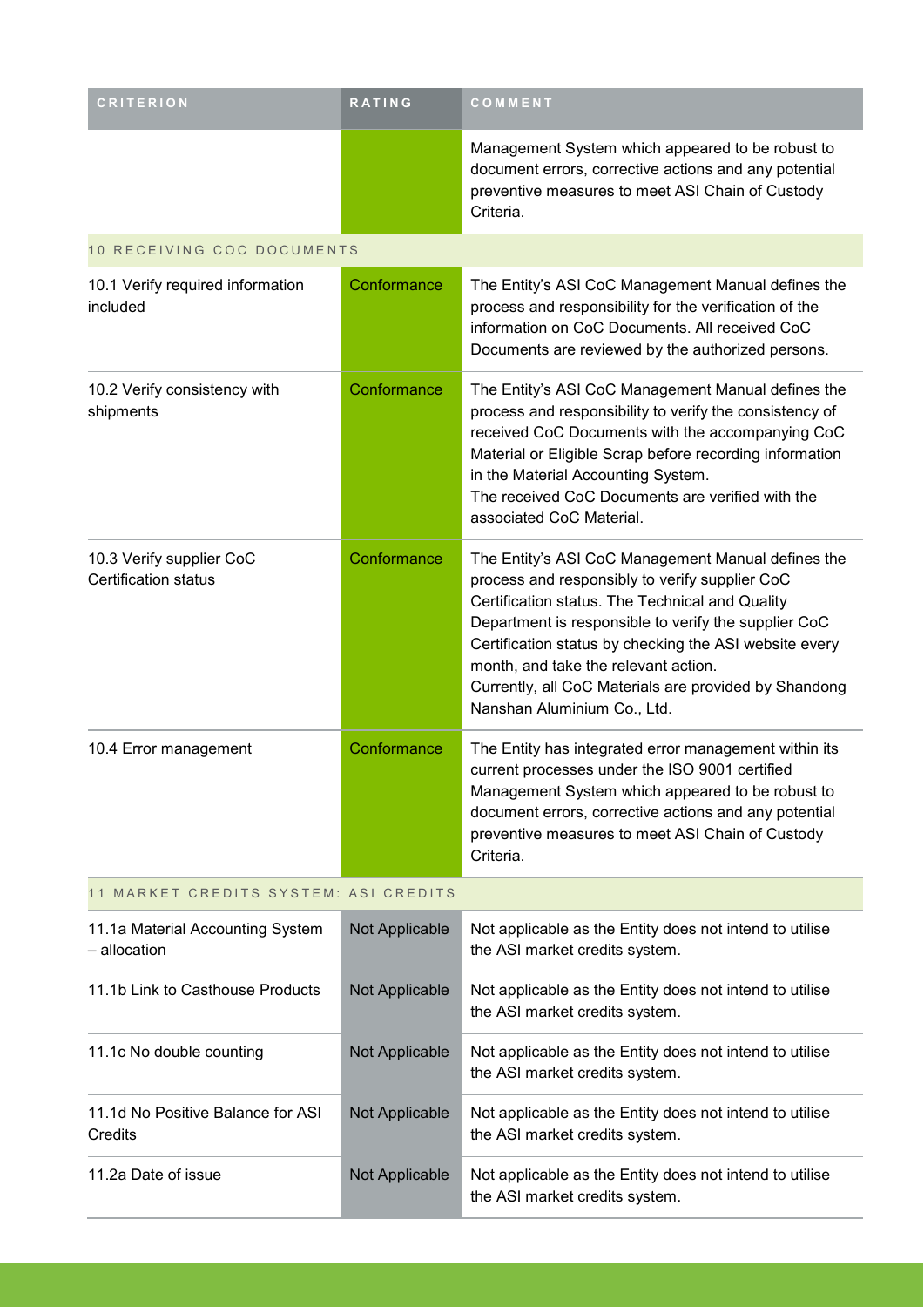| <b>CRITERION</b>                                          | RATING         | COMMENT                                                                                                                                           |  |  |
|-----------------------------------------------------------|----------------|---------------------------------------------------------------------------------------------------------------------------------------------------|--|--|
| 11.2b Reference number                                    | Not Applicable | Not applicable as the Entity does not intend to utilise<br>the ASI market credits system.                                                         |  |  |
| 11.2c Issuing Entity                                      | Not Applicable | Not applicable as the Entity does not intend to utilise<br>the ASI market credits system.                                                         |  |  |
| 11.2d Receiving Entity                                    | Not Applicable | Not applicable as the Entity does not intend to utilise<br>the ASI market credits system.                                                         |  |  |
| 11.2e Conformance statement                               | Not Applicable | Not applicable as the Entity does not intend to utilise<br>the ASI market credits system.                                                         |  |  |
| 11.2f ASI Credits statement                               | Not Applicable | Not applicable as the Entity does not intend to utilise<br>the ASI market credits system.                                                         |  |  |
| 11.2g Quantity                                            | Not Applicable | Not applicable as the Entity does not intend to utilise<br>the ASI market credits system.                                                         |  |  |
| 11.3a CoC Certification Scope -<br>purchasing ASI Credits | Not Applicable | Not applicable as the Entity does not intend to utilise<br>the ASI market credits system.                                                         |  |  |
| 11.3b Material Accounting System<br>- purchasing          | Not Applicable | Not applicable as the Entity does not intend to utilise<br>the ASI market credits system.                                                         |  |  |
| 11.3c Expiry                                              | Not Applicable | Not applicable as the Entity does not intend to utilise<br>the ASI market credits system.                                                         |  |  |
| 11.3d No re-trading                                       | Not Applicable | Not applicable as the Entity does not intend to utilise<br>the ASI market credits system.                                                         |  |  |
| 11.3e No allocation to physical<br>products               | Not Applicable | Not applicable as the Entity does not intend to utilise<br>the ASI market credits system.                                                         |  |  |
| 11.3f Verify supplier CoC<br><b>Certification status</b>  | Not Applicable | Not applicable as the Entity does not intend to utilise<br>the ASI market credits system.                                                         |  |  |
| 11.3g Five years maximum for ASI<br>Credits purchasing    | Not Applicable | Not applicable as the Entity does not intend to utilise<br>the ASI market credits system.                                                         |  |  |
| 12 CLAIMS AND COMMUNICATIONS                              |                |                                                                                                                                                   |  |  |
| 12.1a ASI Claims Guide                                    | Conformance    | The Entity has appointed roles and responsibilities to<br>ensure that claims are made in a manner consistent<br>with the ASI Claims Guide.        |  |  |
| 12.1b Verifiable evidence                                 | Conformance    | The Entity has appointed roles and responsibilities to<br>ensure that claims are made in a manner consistent<br>with the ASI Claims Guide.        |  |  |
| 12.1c Employee training                                   | Conformance    | The Entity has provided training courses on Claim and<br>Communication to the relevant employees. The latest<br>training was held in August 2021. |  |  |
| <b>Document Control and Version History</b>               |                |                                                                                                                                                   |  |  |